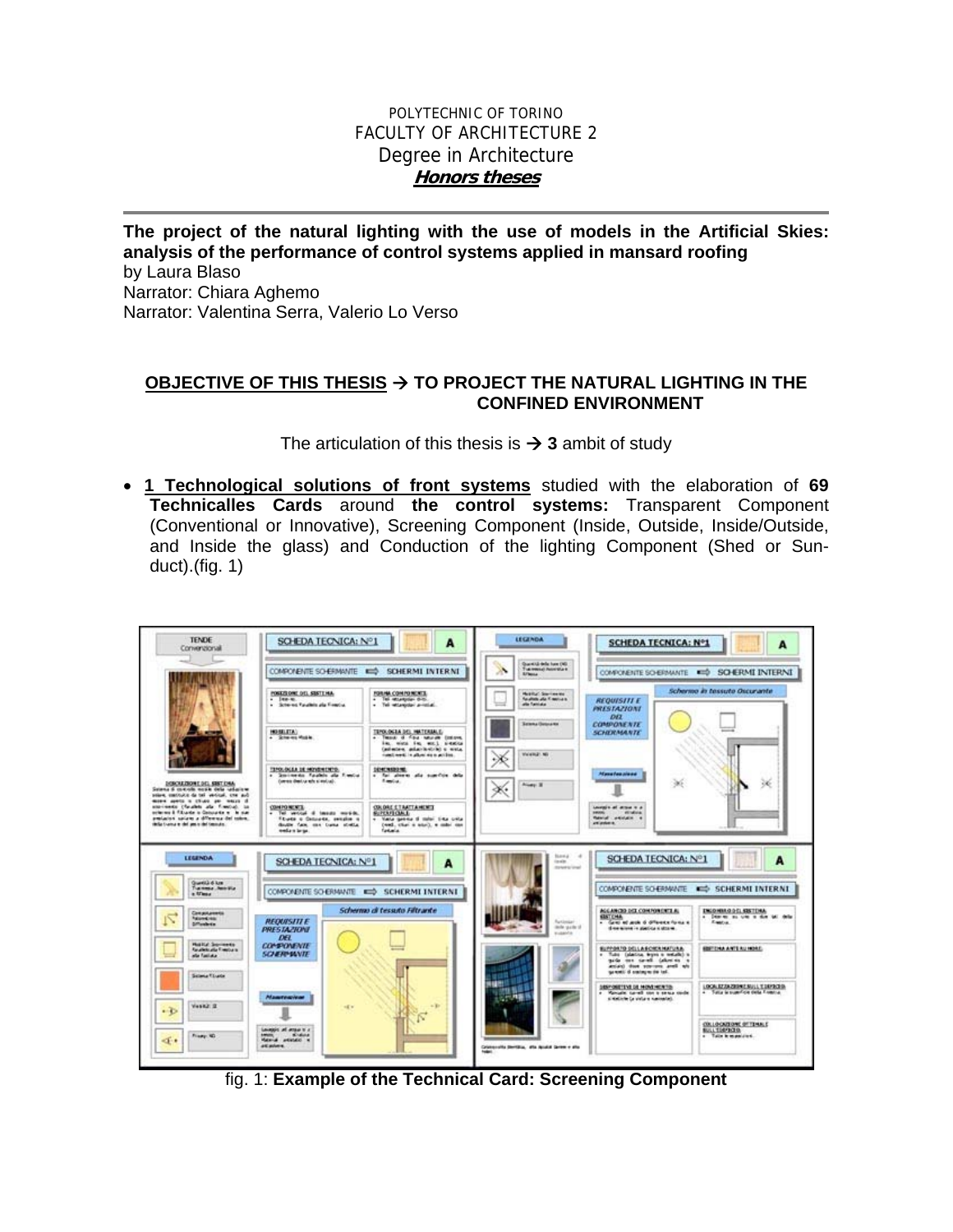• **2 Instruments used for the project for the valuation of natural lighting** through the use of models in the Artificial Sky. They have been used to study the characteristics and the potentiality for the use of models in the Artificial Sky with reference to the **Portioned Dome Artificial Sky built by the Department of Energy Politecnico di Torino, at the Lighting Research and Experimentation Centre (CE.R.S.IL) at Environment Park (Science and Technology Park for Environment) in Turin.** (fig. 2)

Potentiality:

- Possibility to reproduce real situations, complexes geometries too.
- Possibility to reproduce many distributions of the luminance of the sky:  $\rightarrow$  Standards Skies, and Sperimental Skies.
- Possibility to reproduce all the relative sun-earth positions.
- Quantitative analysis of the natural lighting in the interior environment.
- Perceptive/qualitative analysis of the natural lighting in the interior environment.
- Possibility to analysis on an urban scale, in the confined environment and with the individual components.



fig. 2: **Portioned Dome Artificial Sky built in the CE.R.S.IL**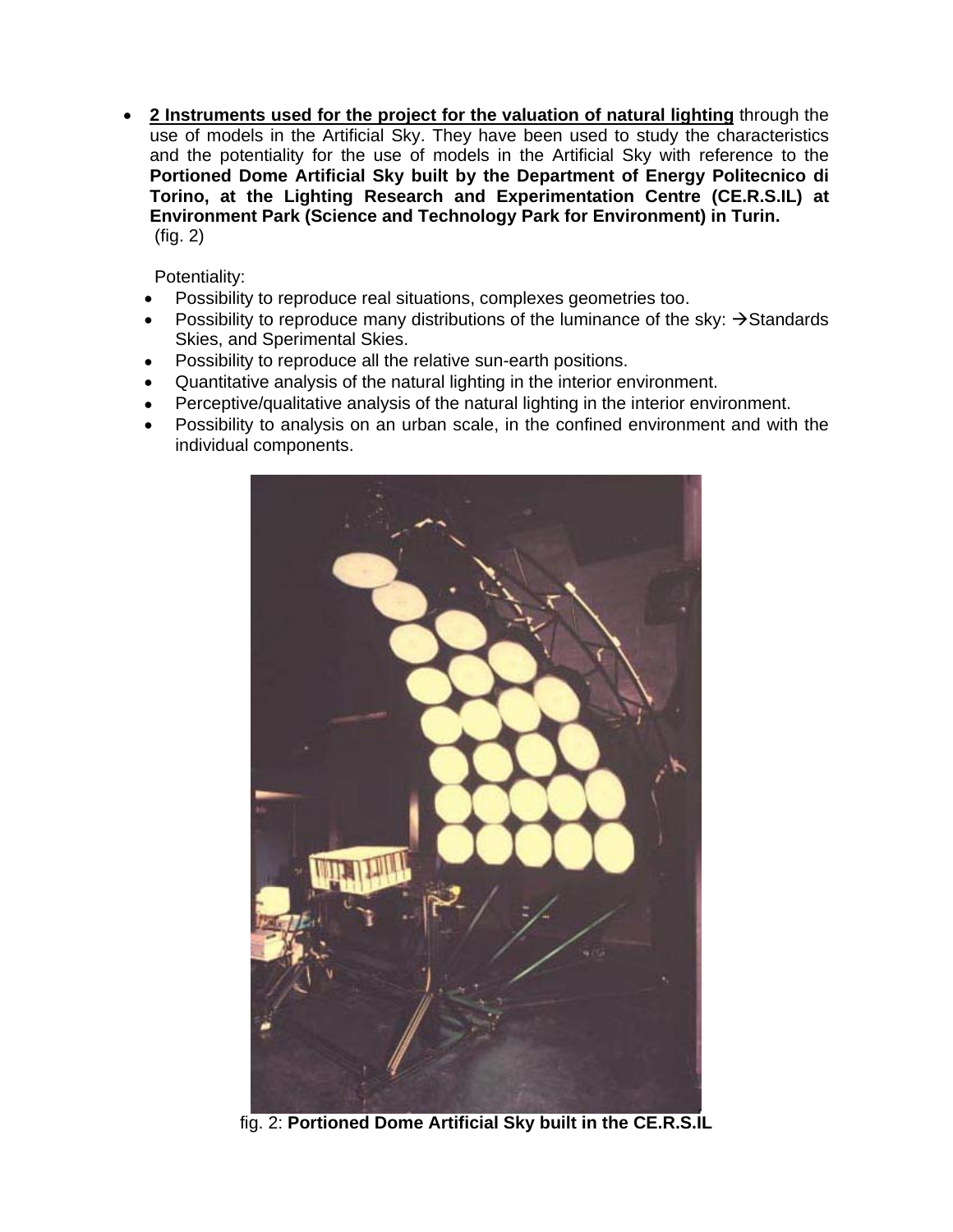## • **3 Application for the instrument of project at the "mansard roof"**

- **Objective**: verification of the environmental performance of natural lighting with the control systems and with out the control systems
- **Problematic**: verification the applicability of the parameters of the Decreto del Ministero della Sanità 05/07/1975 Æ **FLDm** ≥ **2% e Sf/Sp** ≥ **1/8**
- **3 Typologies have been analysed** (fig. 3): I CASE  $\rightarrow$  two pitches inclinedes of 29 $^{\circ}$

II CASE  $\rightarrow$  two pitches inclinedes of 23 $^{\circ}$ 

III CASE  $\rightarrow$  one pitch inclined of 10 $^{\circ}$ 

# **SPERIMENTALS ANALYSIS CARRIED-OUT**

**SKY SIMULATOR:** quantitative valuation of the I CASE, II CASE and III CASE

- 21 December hours 12 (pejorative condition of project)
- with out control systems

**SUN SIMULATOR: qualitative valuation of the II CASE** 

- daily dynamic
- 21 December
- 21 March
- $\bullet$  21 June
- with out control systems
- with control systems: Venetian blind, Sunshade, Awning



# fig. 3: **Cases of study**